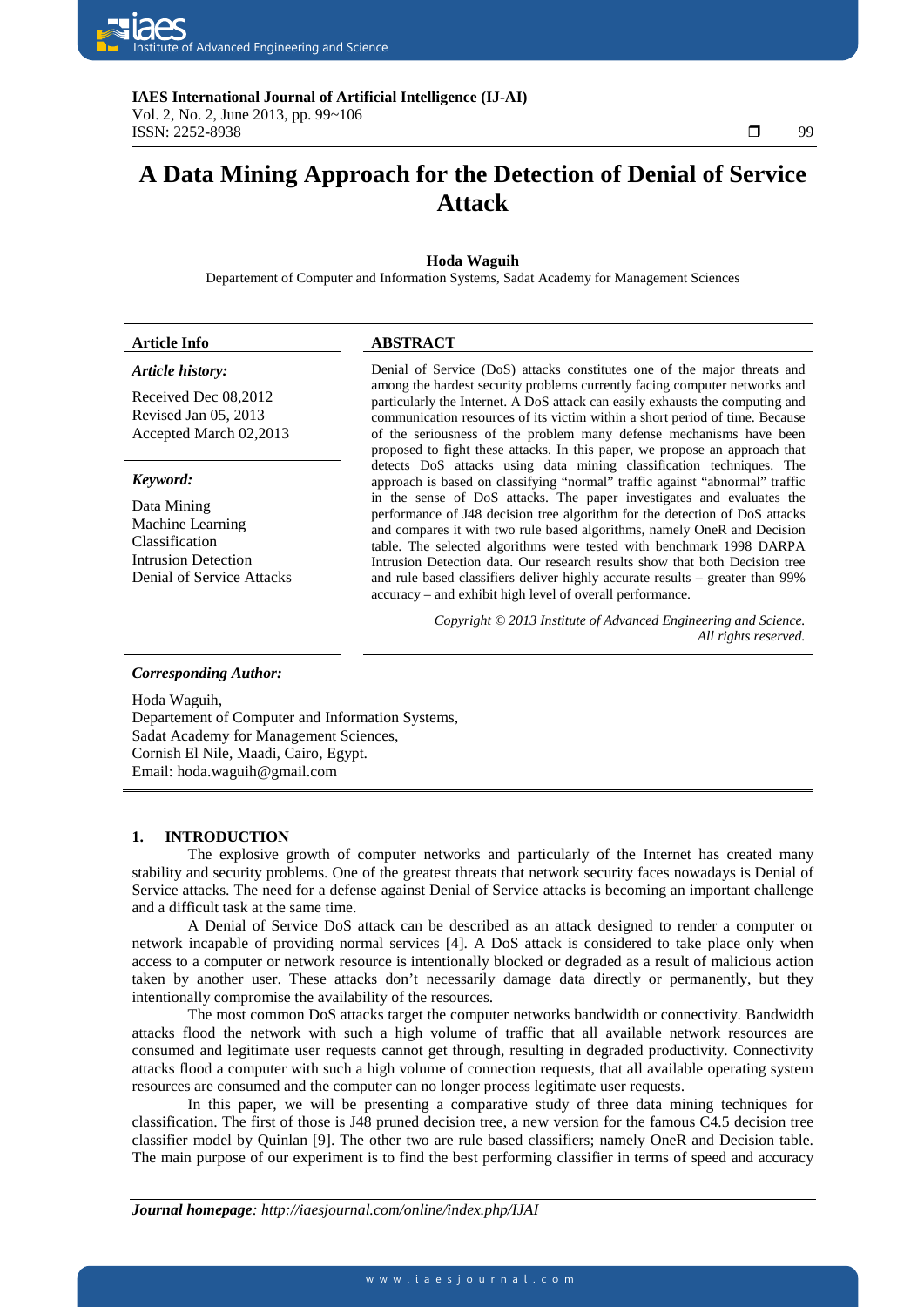for the detection of denial of service attack on subset of the DARPA 1998 Intrusion Detection Evaluation Data, the KDDCup'99 data set.

There are many varieties of denial of service (or DoS) attacks in the KDD KDDCup'99 data set. Some DoS attacks (like a mailbomb, neptune, or smurf attack) abuse a perfectly legitimate feature. Others (teardrop, Ping of Death) create malformed packets that confuse the TCP/IP stack of the machine that is trying to reconstruct the packet. Still others (apache2, back, syslogd) take advantage of bugs in a particular network daemon. Table 1 provides an overview of the denial of service attacks used in our subset of the 1998 DARPA intrusion detection evaluation. Each row represents a single type of attack. The six columns show the attack name, a list of the services that the attack exploits, the platforms that are vulnerable to the attack, the type of mechanism that is exploited by the attack (implementation bug, abuse of feature, masquerading, or misconfiguration), a generalization of the amount of time the attack took to implement, and a summary of the effect of the attack  $[6]$ . The rest of the paper is organized as follows. Section 2 gives the basic principles of the three classifier used in our research study. Section 3 explains our conducted experiments on building a classifier model for the detection of denial of service attack using the audit data from the DARPA evaluation program. Section 4 provides a summary of the results obtained and their significance on the detection of denial of service attacks. Finally, Section 5 concludes the paper and provide insight to future work.

| <b>Attack</b>    | <b>Service</b> | <b>Platform</b> | <b>Mechanism</b> | Time          | <b>Effect</b>                     |
|------------------|----------------|-----------------|------------------|---------------|-----------------------------------|
| <b>Back</b>      | http           | Apach           | Abuse/Bug        | Short         | Slow sever response               |
| <b>SYN</b> flood | <b>TCP</b>     | A11             | Abuse            | <b>Short</b>  | Deny service on one or more ports |
| Pod              | Icmp           | None            | Bug              | <b>Short</b>  | None                              |
| <b>Smurf</b>     | Icmp           | All             | Abuse            | Moderate/long | Network slowdown                  |
| <b>Teardrop</b>  | N/A            | Linux           | Bug              | Short         | Reboot machine                    |

# **2. DATA MINING CLASSIFICATION METHODS**

Classification is the process of finding a model (or function) that describes and distinguishes data classes or concepts, for the purpose of being able to use the model to predict the class of objects whose class label is unknown [3]. This model is based on the analysis of a set of training data and may be represented in various forms, such as classification (IF-THEN) rules, decision trees, mathematical formulae, or neural networks. In this section, we give an introduction to the classification techniques used for the detection of DoS attacks in the current research

#### **2.1. Decision Tree Classifier**

The decision tree classifier by Quinlan [9] is one of most well-known machine learning techniques. A decision tree is made of decision nodes and leaf nodes. Each decision node corresponds to a test X over a single attribute of the input data and has a number of branches, each of which handles an outcome of the test X. Each leaf node represents a class that is the result of decision for a case.

The process of constructing a decision tree is basically a divide and-conquer process [14]. Initially a set of examples representing the training data set consists of a number of classes. First, an attribute is selected to be placed at the root node and one branch is made for each possible value. This splits up the example set into subsets, one for every value of the attribute. The process can then be repeated recursively for each branch, using only those instances that actually reach the branch. If at any time all instances at a node have the same classification, we stop developing that part of the tree.

The problem here is how to choose the best attribute for each decision node during construction of the decision tree. The criterion that C4.5 chooses is Gain Ratio Criterion. The basic idea of this criterion is to choose an attribute which provides the maximum information gain at each splitting step while reducing the bias in favor of tests with many outcomes by normalization.

Once a decision tree is built, it can be used to classify testing data that has the same features as the training data. Starting from the root node of decision tree, the test is carried out on the same attribute of the testing case as the root node represents. The decision process takes the branch whose condition is satisfied by the value of tested attribute. This branch leads the decision process to a child of the root node. The same process is recursively executed until a leaf node is reached. The leaf node is associated with a class that is assigned to the test case. [10]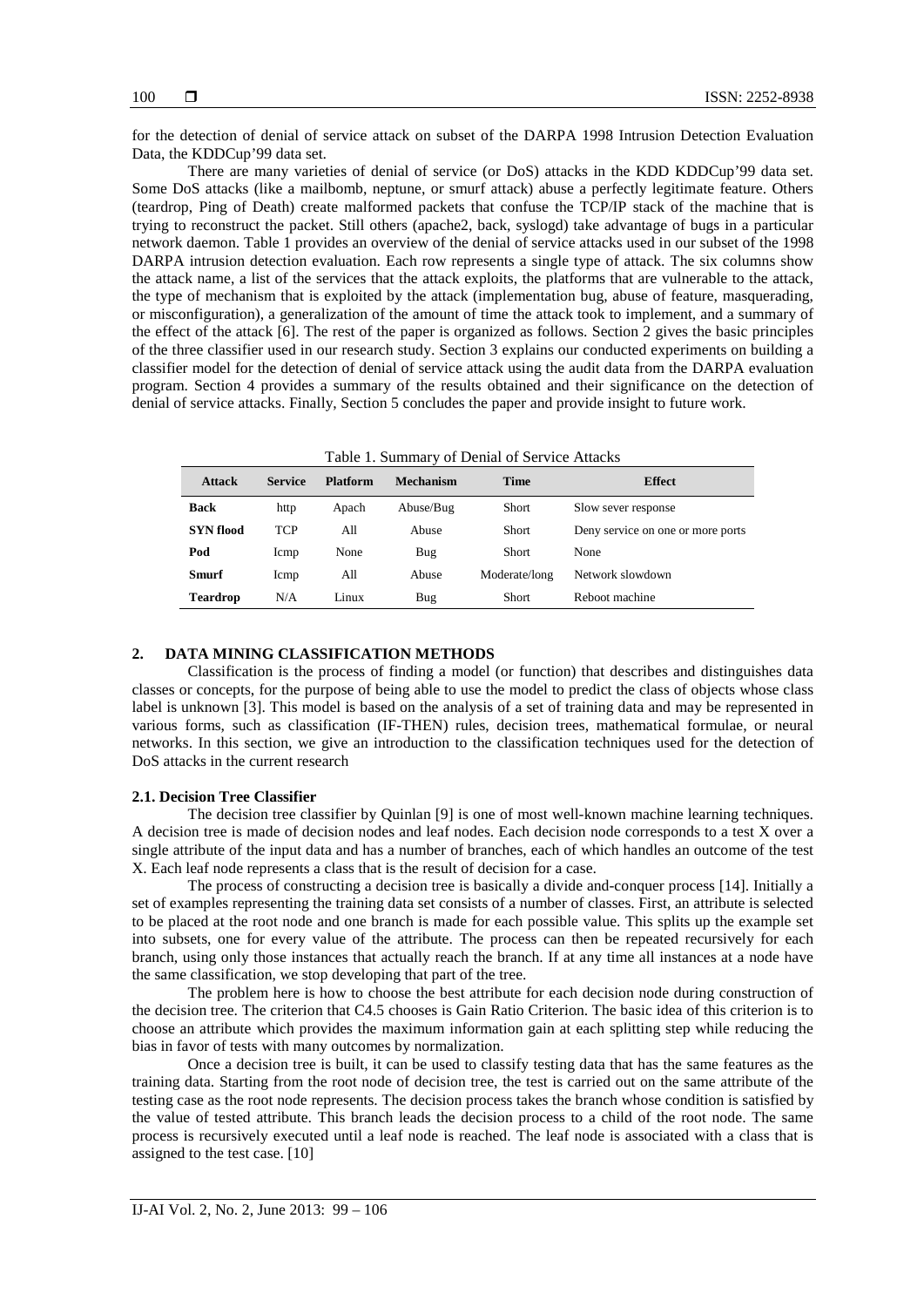#### **2.2. OneR Classifier**

OneR, short for "One Rule", is a simple classification algorithm that generates a one-level decision tree expressed in the form of a set of rules that all test one particular attribute. OneR is a simple, cheap method that often comes up with quite good rules for characterizing the structure in data. Comprehensive studies of OneR's performance have shown it produces rules only slightly less accurate than state-of-the-art learning schemes while producing rules that are simple for humans to interpret. OneR is also able to handle missing values and numeric attributes showing adaptability despite simplicity

The OneR algorithm creates one rule for each attribute in the training data, then selects the rule with the smallest error rate as its 'one rule'. To create a rule for an attribute, the most frequent class for each attribute value must be determined. The most frequent class is simply the class that appears most often for that attribute value. A rule is simply a set of attribute values bound to their majority class; one such binding for each attribute value of the attribute the rule is based on. [14]

# **2.3. Decision Table Classifier**

Decision tables provide an alternative way of representing knowledge in an understandable userfriendly way [13]. The origin of decision tables springs partly from the general use of tables to present information effectively and partly from the development of truth tables to define logic [8].

A Decision table is a tabular representation used to describe and analyze decision situations (e.g., classification of network traffic), where the state of a number of conditions jointly determines the execution of a set of actions [12]. In the context of rule based classifier, the conditions correspond to the antecedents of the rules; whereas the actions correspond to the outcome classes. The condition subjects are the criteria that are relevant to the classification or decision-making process. They represent the attributes of the rule antecedents about which information is needed to classify a given network traffic as normal or attack. The action subjects describe the possible outcomes of the decision-making process (i.e. the classes of the classification problem).

A Decision table is one type of classifier for which scheme-specific attribute selection is an essential part of the learning process. Therefore, the entire problem of learning decision tables consists of selecting the right attributes to include. Usually this is done by measuring the table's cross-validation performance for different subsets of attributes and choosing the best-performing subset. Fortunately, leave-one-out crossvalidation is very cheap for this kind of classifier [14]. Obtaining the cross-validation error from a decision table derived from the training data is just a matter of manipulating the class counts associated with each of the table's entries, because the table's structure doesn't change when instances are added or deleted. The attribute space is generally searched by best-first search because this strategy is less likely to become stuck in a local maximum than others, such as forward selection

#### **3. EXPERIMENTS**

The dataset used in our experiments is a subset of the KDD Cup 99 dataset, which derives from the DARPA (Defense Advanced Research Projects Agency) dataset. In the 1998 DARPA intrusion detection evaluation program, an environment was set up to acquire raw TCP/IP dump data for a network by simulating a typical US Air Force LAN. The LAN was operated like a real environment, but being blasted with multiple attacks. Each record representing a TCP/IP connection composed of 41 features that are either quantitative or qualitative in nature [11].

A complete description of the features is available in [5], [7]. Instead of describing all the features here, we divided them into three groups [2]. The first group of attributes is the basic features of network connection, which include the duration, prototype, service, number of bytes from source IP addresses or from destination IP addresses, and some flags in TCP connections. The second group of attributes in KDD99 is composed of the content features of network connections and the third group is composed of the statistical features that are computed either by a time window or a window of certain kind of connections.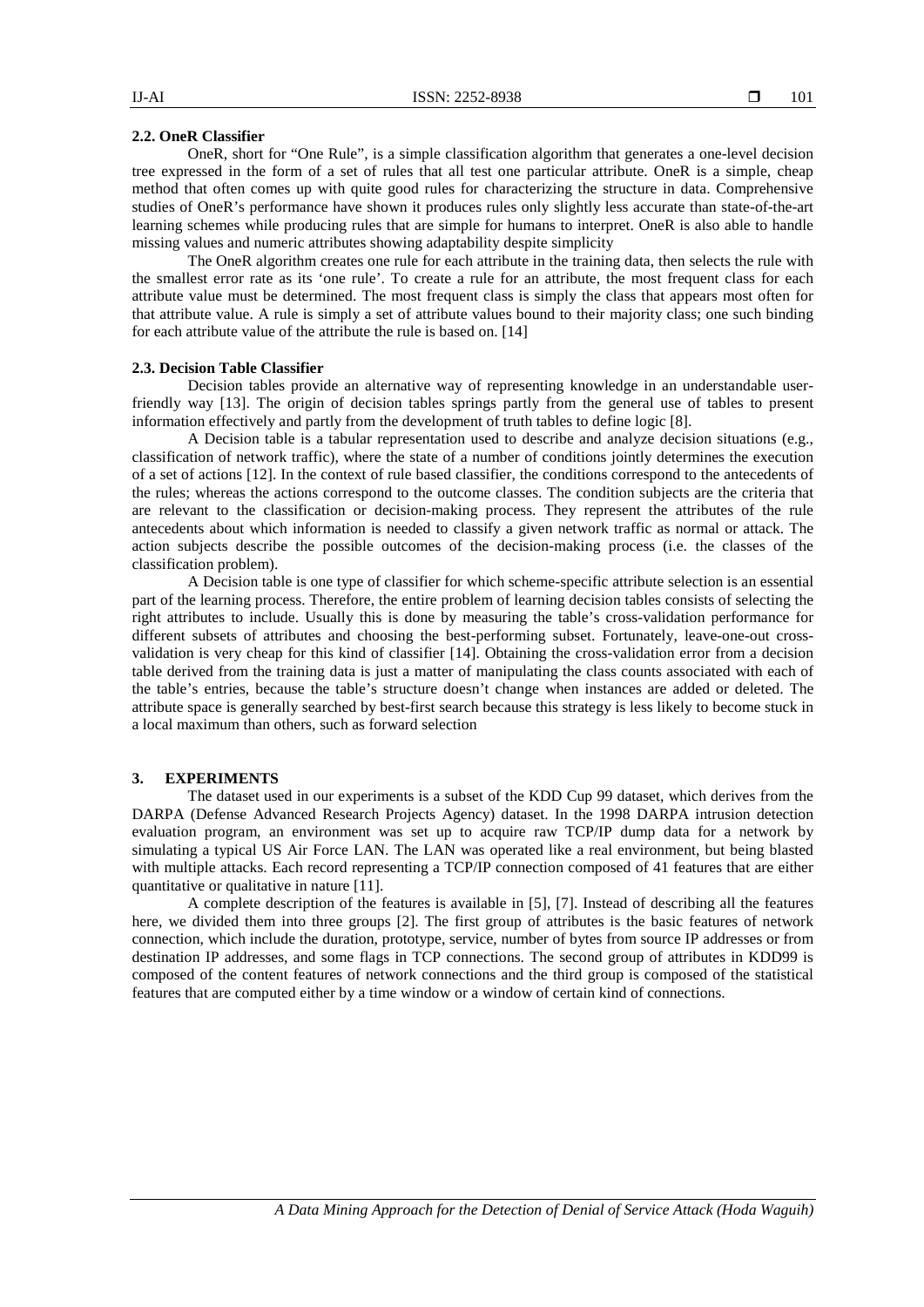

Figure 1. Class Distribution in the Data Set

In our experiments, we perform six-class classification representing normal traffic, and five denial of service attacks distributed as shown in figure 1. The (training and testing) data set contains a total of 19997 records, unevenly distributed across the Normal and the DoS attacks used. During examination of the data it turned out that the values of two nominal features (land, is\_host\_login) were constantly unchanged and five numeric features of the 41 features (urgent, num\_failed\_logins, su\_attemp, num\_shells, num\_outbound\_cmds) were zero over all data records. Obviously these features could not have any effect on classification and only made it more complicated and time consuming. They were, hence, excluded from the data vector. Hence the data vector was a 35 dimensional vector.

All experiments were performed in a computer with the configurations Intel(R) Core(TM) 2i5-2410 CPU 2.3GHz, 4 GB RAM, and the operation system platform is Microsoft Windows 7. The three algorithms used for classification are compared with the help of Weka.Weka is an open source data mining software that contains java implementations of many popular machine learning-algorithms including some popular classification algorithms. We selected three of the data mining classification algorithm, namely: J48 Pruned, OneR, and Decision table, for conducting our experiments. Though, prior to applying the selected classification algorithms, the target data set was transformed to the specific input data formats used by Weka.

The performance of a classification algorithm is determined by how accurately it classifies a given set of examples. In the conducted experiment, we tested the generated classifiers models using the k-fold Cross Validation mode The k-fold CV refers to a widely used experimental testing procedure where the dataset is randomly divided into k disjoint blocks of objects, then the data mining algorithm is trained using k-1 blocks and the remaining block is used to test the performance of the algorithm; this process is repeated k times. At the end, the recorded measures are averaged. In our experiments we choose  $k = 10$  that is we used a 10 fold cross-validation for measuring the error rate of each classifier

# **3.1. J4.8 Decision Tree Classifier**

The J48 Pruned decision tree is Weka implementation for the famous C4.5 decision tree classifier model by Quinlan [9]. In this experiment, we ran Weka J4.8 classifier to our dataset of 19997 instances, 35 attributes in order to differentiate between Normal and five types of DoS attacks, unevenly clustered. J4.8 is used with its default parameter settings with confidence threshold  $= 0.25$  for pruning and the minimum number of instances permissible at a leave  $= 2$  and a numfold  $= 3$  determining the size of the pruning set. The resulting tree, with a size of 16 nodes and 9 leaves took 0.73 seconds to be built. To test and evaluate the resulting classifier, we applied a 10-fold cross-validation and received an accuracy of 99.97%

# **3.2. Rule-based Classifier**

In this experiment, two rule based algorithm, OneR and Decision rule, implemented in weka are used on our data set. The OneR was selected based on the "simplicity first" methodology when analyzing practical data sets [14]. It generates a one-level decision tree expressed in the form of a set of rules that all test one attribute. In this experiment we ran WekaOneR classifier with the default parameters on our dataset of 19997 instances, 35 attributes. The classifier selected the Src\_Byte as the minimum error attribute for prediction and generates 9 rules using this attribute. To test and evaluate the resulting classifier, we applied a 10-fold cross-validation and received an accuracy of 99.91%.

The other rule based algorithm in this experiment was the decision table. Weka builds a decision table majority classifier. It evaluates feature subsets using best-first search and can use cross-validation for evaluation. The Decision table classifier was used with its default parameter setting (crossVal  $= 1$ ; searchMethod = BestFirst and useIBk = False) on our data set. A Decision table, as discussed before, is one type of classifier for which scheme-specific attribute selection is an essential part of the learning process. In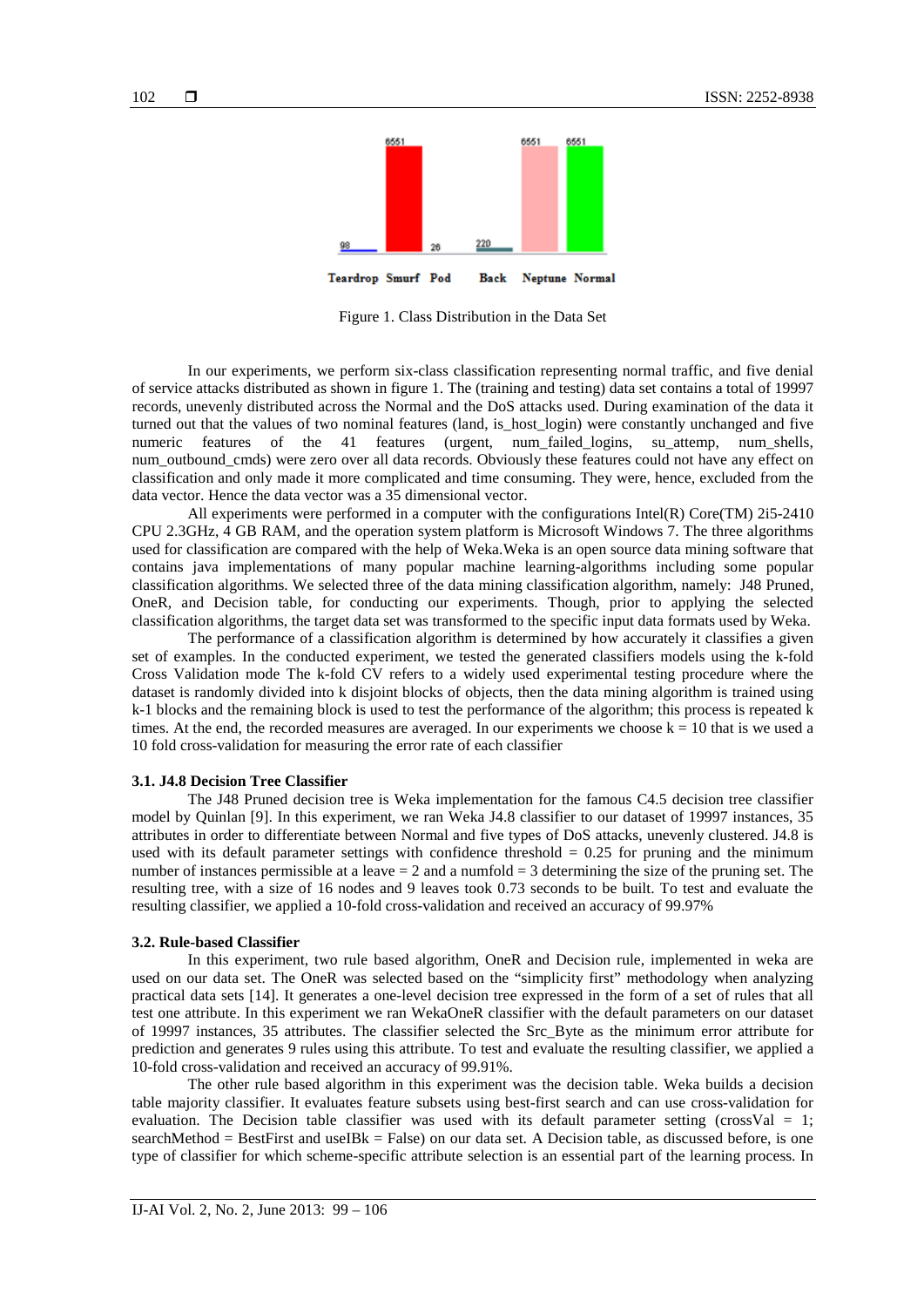this experiment, a feature set of three attributes; Src\_Byte, Dst\_Host\_Srv\_Serror\_Rate, and class was extracted, and 13 rules were generated using this feature set. To test and evaluate the resulting classifier, we applied a 10-fold cross-validation and received an accuracy of 99.985%

### **4. DISCUSSIONS AND RESULTS**

To measure the effectiveness of our classifiers three metrics were used: *precision*, *recall*, and *overall accuracy*. These measures have been widely used in the data mining literature to evaluate data classification algorithms [14]. For a given class, the number of correctly classified objects is referred to as the True Positives. The number of objects falsely identified as a class is referred to as the False Positives. The number of objects from a class that are falsely labeled as another class is referred to as the False Negatives. Table 2

The *precision* of a classifier is the ratio of True Positives over the sum of True Positives and False Positives or the percentage of traffic flows that are properly attributed to a given class by this classifier.

$$
Precision = \frac{TP}{TP + FP}
$$

*Recall* is the ratio of True Positives over the sum of True Positives and False Negatives, or the percentage of traffic flows in class that are correctly identified

$$
Recall = \frac{TP}{TP + FN}
$$

Table 2. Standard metrics for evaluation of Attacks

| <b>Confusion Matrix</b> |               | <b>Predicted Class</b> |                       |  |  |
|-------------------------|---------------|------------------------|-----------------------|--|--|
| (Standard metrics)      |               | <b>Normal</b>          | <b>Attack</b>         |  |  |
|                         | <b>Normal</b> | <b>True Negative</b>   | <b>False Positive</b> |  |  |
| <b>Actual Class</b>     | Attack        | <b>False Negative</b>  | <b>True Positive</b>  |  |  |

*Overall accuracy* is an aggregate precision and is defined as the sum of all True Positives to the sum of all the True and False Positives for all classes. This measures the overall accuracy of the classifier. Note that precision and recall are per-class measures.

*Overall Accuracy* = 
$$
\frac{\sum_{i=1}^{i=n} TP_i}{\sum_{i=1}^{i=n} (TPi + FPi)}
$$

where *n* is the number of classes.

Precision and recall are related to each other. If the Recall for one class is lower, this will cause the precision for other classes also to be lower because the algorithms used always classify the objects into a class. In addition, the overall accuracy is related to precision in that it measures the average precision of all the learned classes [1].

An initial analysis was performed to determine how well each attack is detected by each of the implemented classifiers. Three DoS attacks; Teardrop, Pod, and Neptune were fully detected by the three classifiers. One attack, Smurf, was fully detected by rule based classifiers. As for the remaining attack, back, 219 instance out of 220 were correctly classified by all the classifiers. For Normal traffic flows, 6549 out of 6551 were correctly classified by both the J48 and the J48 Decision tree classifiers as shown in table 3

The results for both Decision tree and rule based classifier models are shown in the tables 4-8. Table 4 through 6 depicts the confusion matrix for each of the learned classifiers. In our case we have six classes representing Normal and five DoS attack types. Therefore the confusion matrix is a 6 x 6 matrix. The number of correctly classified instances is the some of diagonals in the matrix; all other instances are incorrectly classified.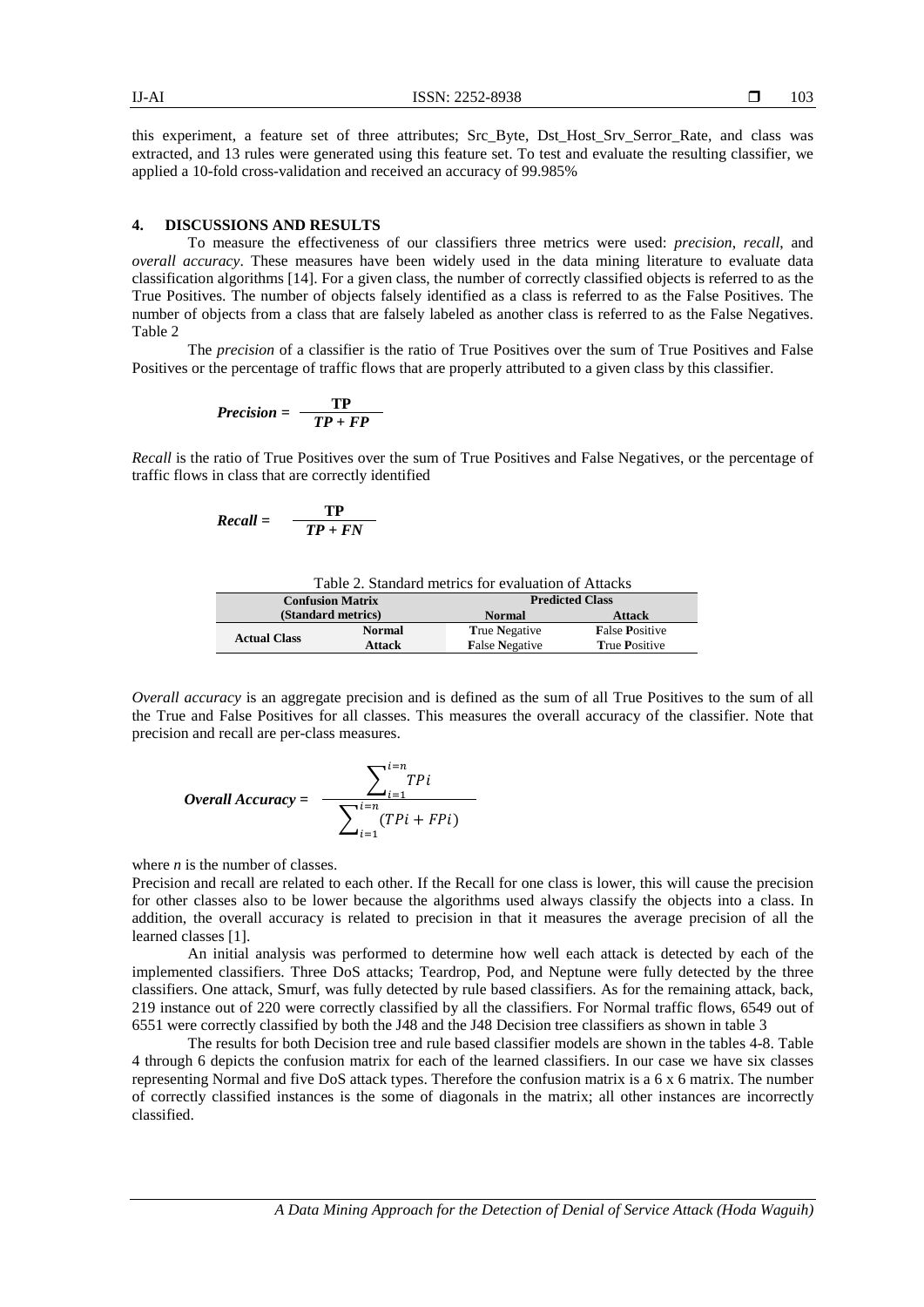|                | Table 5. Correctly Chassilica mstances I el Dob type |      |                             |             |                   |  |  |  |  |
|----------------|------------------------------------------------------|------|-----------------------------|-------------|-------------------|--|--|--|--|
| <b>Name</b>    | <b>Total Instances</b>                               |      | <b>Correctly Classified</b> | <b>Best</b> |                   |  |  |  |  |
|                |                                                      | J4.8 | <b>OneR</b>                 | D. Table    | <b>Classifier</b> |  |  |  |  |
| <b>Tear</b>    | 98                                                   | 98   | 98                          | 98          | All               |  |  |  |  |
| <b>Smurf</b>   | 6551                                                 | 6548 | 6551                        | 6551        | Rule based        |  |  |  |  |
| Pod            | 26                                                   | 26   | 26                          | 26          | All               |  |  |  |  |
| <b>Back</b>    | 220                                                  | 219  | 219                         | 219         | All               |  |  |  |  |
| <b>Neptune</b> | 6551                                                 | 6551 | 6551                        | 6551        | All               |  |  |  |  |
| <b>Normal</b>  | 6551                                                 | 6549 | 6534                        | 6549        | J4.8 & D.T        |  |  |  |  |

Table 3. Correctly Classified Instances Per DoS type

Table 4. Confusion Matrix for J4.8 Classifier

|                | <b>Tear</b> | <b>Smurf</b> | Pod | <b>Back</b> | <b>Neptune</b> | <b>Normal</b> |
|----------------|-------------|--------------|-----|-------------|----------------|---------------|
| <b>Tear</b>    | 98          |              |     |             |                |               |
| <b>Smurf</b>   |             | 6548         |     |             |                |               |
| Pod            |             |              | 26  |             |                |               |
| <b>Back</b>    |             |              |     | 219         |                |               |
| <b>Neptune</b> |             |              |     |             | 6551           |               |
| <b>Normal</b>  |             |              |     |             |                | 6549          |

Table 5. Confusion Matrix for OneR Classifier

|                | <b>Tear</b> | <b>Smurf</b> | Pod | <b>Back</b> | <b>Neptune</b> | <b>Normal</b> |
|----------------|-------------|--------------|-----|-------------|----------------|---------------|
| <b>Tear</b>    | 98          |              |     |             |                |               |
| <b>Smurf</b>   |             | 6551         |     |             |                |               |
| Pod            |             |              | 26  |             |                |               |
| <b>Back</b>    |             |              |     | 219         |                |               |
| <b>Neptune</b> |             |              |     |             | 6551           |               |
| <b>Normal</b>  |             |              |     |             | 10             | 6534          |

Table 6. Confusion Matrix for Decision Table Classifier

|                | <b>Tear</b> | <b>Smurf</b> | Pod | <b>Back</b> | <b>Neptune</b> | <b>Normal</b> |
|----------------|-------------|--------------|-----|-------------|----------------|---------------|
| <b>Tear</b>    | 98          |              |     |             |                |               |
| <b>Smurf</b>   |             | 6551         |     |             |                |               |
| Pod            |             |              | 26  |             |                |               |
| <b>Back</b>    |             |              |     | 219         |                |               |
| <b>Neptune</b> |             |              |     |             | 6551           |               |
| <b>Normal</b>  |             |              |     |             |                | 6549          |

Table 7 shows the detailed accuracy per class among different classification methods. For every classifier we report the number of true positive (TP), the number of false positive (FP), Precision (P), and Recall (R) value for each DoS attack type and the Normal traffic instance. Table 8 shows the aggregate precision or the overall accuracy for each classifier. It is observed that both Decision tree represented by J48 and rule based classifier represented by OneR and Decision table showed highly accurate results – greater than 99% accuracy – and reveal high level of performance. The total accuracy for Decision table 99.985% outperforms both the Decision tree classifier 99.97% and the other rule based classifier OneR 99.91%. However, the time taken to build the OneR classifier is significantly shorter (0.36 seconds) as compared to the J48 Decision tree (1.36 seconds) and the Decision table (4.81 seconds) an advantage that is highly important in some situations where retraining needs to be done relatively quickly.

Table 7. Precision (P) and Recall (R) among different classification methods

|                  | J4.8 |    |      |      |      | <b>OneR</b> |      |      |      | <b>Decision table</b> |      |      |  |
|------------------|------|----|------|------|------|-------------|------|------|------|-----------------------|------|------|--|
| <b>Class</b>     | TP   | FP | D    | R    | TP   | FP          | P    |      | TP   | FP                    | D    | R    |  |
| <b>Tear drop</b> |      | 0  | 100  | 100  |      |             | 100  | 100  |      |                       | 100  | 100  |  |
| <b>Smurf</b>     |      | 0  | 100  | 100  |      |             | 100  | 100  |      |                       | 100  | 100  |  |
| Pod              |      | 0  | 100  | 100  |      |             | 96.3 | 100  |      | 0                     | 96.3 | 100  |  |
| <b>Back</b>      | 99.5 | 0  | 99.5 | 99.5 | 99.5 |             | 97.8 | 99.5 | 99.5 | $\theta$              | 100  | 99.5 |  |
| <b>Neptune</b>   |      | 0  | 100  | 100  |      | 0.1         | 99.8 | 100  |      |                       | 100  | 100  |  |
| <b>Normal</b>    |      |    | 99.9 | 100  | 99.7 |             | 100  | 99.7 |      | 0                     | 100  | 100  |  |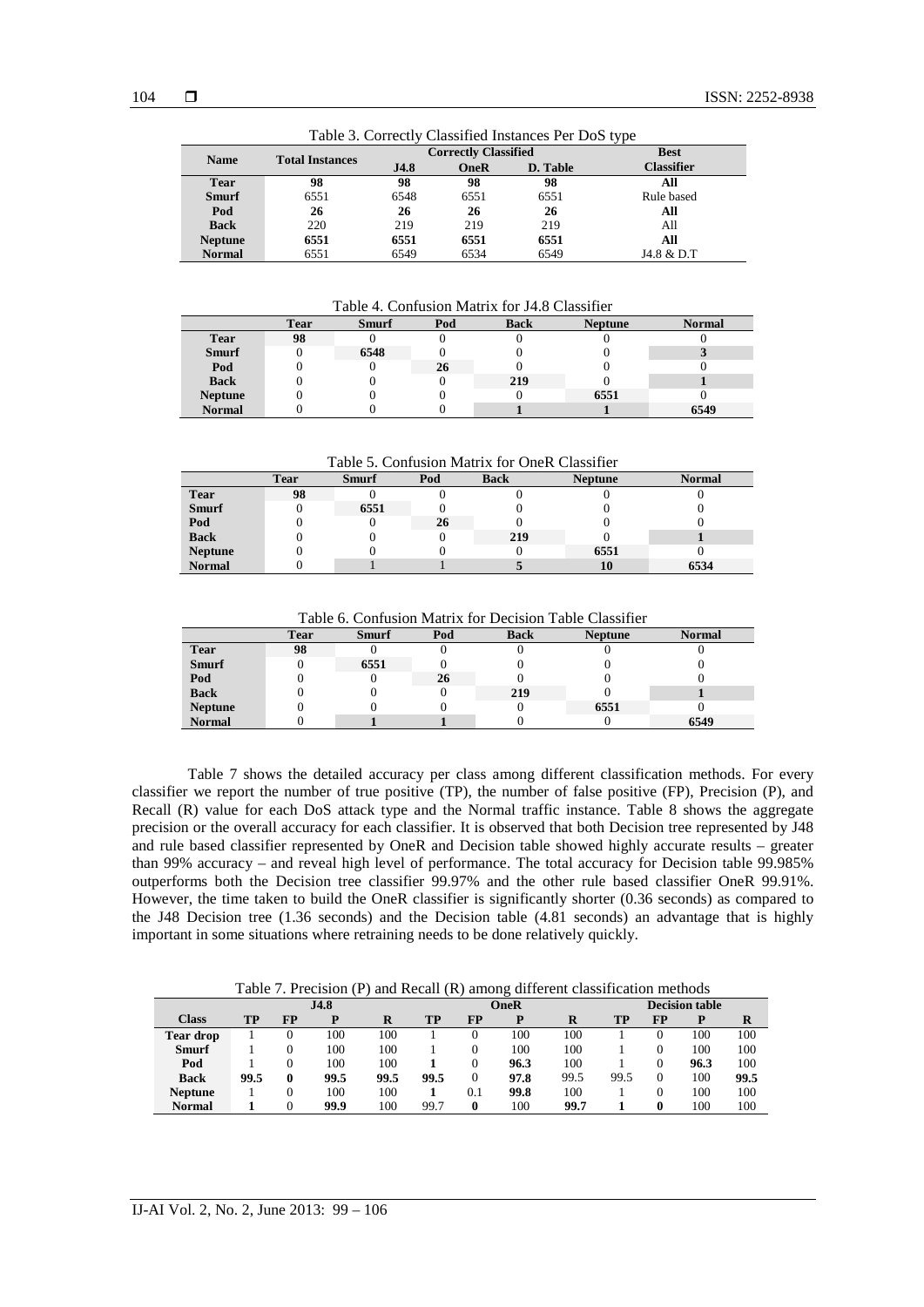Table 8. Accuracy among different classification methods

| <b>Classifier</b> |       | Correctly     |    | <b>Incorrectly</b> |                                                  |
|-------------------|-------|---------------|----|--------------------|--------------------------------------------------|
|                   | #     | $\frac{0}{0}$ | #  | $\frac{0}{0}$      | Complexity                                       |
| J4.8              | 19991 | 99.97         | 6  | 3                  | Tree size = 16, Leaves = $9$<br>Time = $1.39$ s. |
| OneR              | 19979 | 99.91         | 18 | 9                  | Feature set $= 1, 9$ rules<br>Time = $0.36$ s.   |
| Decision Table    | 19994 | 99.985        | 3  | 1.5                | Feature set $=$ 3, 13 rules<br>Time $= 4.81$ s.  |

# **5. CONCLUSIONS**

Intrusion detection can be thought of as a classification problem: we wish to classify each audit record into one of a discrete set of possible categories, normal or a particular kind of intrusion. In our research, three classifiers; J48, OneR, and Decision table were developed to classify TCP/IP intrusion data to recognize whether a system is under denial of service attack. The classifiers are then evaluated and tested using 10-fold cross-validation and results are reported. It is observed that both Decision tree and rule based classifier deliver highly accurate results (> 99%) and exhibit high level of performance. The total accuracy for Decision table 99.985% outperforms both the Decision tree classifier 99.97% and the other rule based classifier OneR 99.91%. However, the time taken to build the OneR classifier is significantly shorter (0.36 seconds) as compared to the J48 Decision tree (1.36 seconds) and the Decision table (4.81 seconds) an advantage that is highly important in situations retraining needs to be done relatively quickly. Possible future development to the present study, involves comparing other types of classifiers, covering more attack scenarios in the dataset and addressing the fundamental issue of the unbalanced nature between normal and intrusive training examples for discriminative intrusion detection approaches.

#### **REFERENCES**

- [1] Erman J, Mahanti A and Arlitt M. Internet traffic identification using machine learning. *In IEEE Globecom*. 2006.
- [2] Farid D Md, Harbi N, Bahri E, Rahman MZ, and Rahman CM. Attacks Classification in Adaptive Intrusion Detection using Decision Tree. *World Academy of Science, Engineering and Technology*. 63: 2010.
- [3] Han J and Kamber M. "*Data Mining: Concepts and Techniques*". Simon Fraser University, Morgan Kaufmann publishers, ISBN 1-55860- 489-8. 2001.
- [4] Lee W and Stolfo S. *Data Mining Approaches for Intrusion Detection*. In Proceedings of the **Seventh USENIX Security Symposium (SECURITY '98),** San Antonio, TX. 1998.
- [5] MIT Lincoln Laboratory, [http://www.ll.mit.edu.](http://www.ll.mit.edu/)
- [6] Mukkamala S, Sung AH and Abraham A. "Intrusion detection using an ensemble of intelligent paradigms". *J. Network Computer Applications*. 2005; 28(2): 167-182.
- [7] Mukkamala S. "*Intrusion detection using neural networks and support vector machine*". In Proceedings of the IEEE International Honolulu, HI. 2002.
- [8] POOCH W. Translation of decision tables. *Computing Surveys 2*. 1974; 6.
- [9] Quinlan JR. "*C4.5: Programs for machine learning*". Morgan Kaufmann, San Mateo, CA, 1993.
- [10] Stein G, Chen B, Wu AS and Hua KA. "*Decision Tree Classifier for Network Intrusion Detection with GA-based Feature Selection*". in Proceedings of the 43rd ACM Southeast Conference, Kennesaw, GA. 2005.
- [11] Stolfo S, Fan W, Lee W, Prodomidis A and Chan RK. Cost-based modeling for fraud and intrusion detection: Results from the JAM project. *In DARPA Information Survivability Conference*. 2000.
- [12] Vanthienen J, E Dries. Illustration of a decision table tool for specifying and implementing knowledge based systems. *Internat. J. Artificial Intelligence Tools*. 1994; 3(2): 267-288.
- [13] Wets G, J Vanthienen, S Piramuthu. Extending a tabular knowledge based framework with feature selection. *Expert Systems Appl*. 1997; 13: 109-119.
- [14] Witten IH and Frank E. "*Data Mining: Practical machine learning tools and techniques*". 2nd Edition, Morgan Kaufmann, San Francisco, 2005.